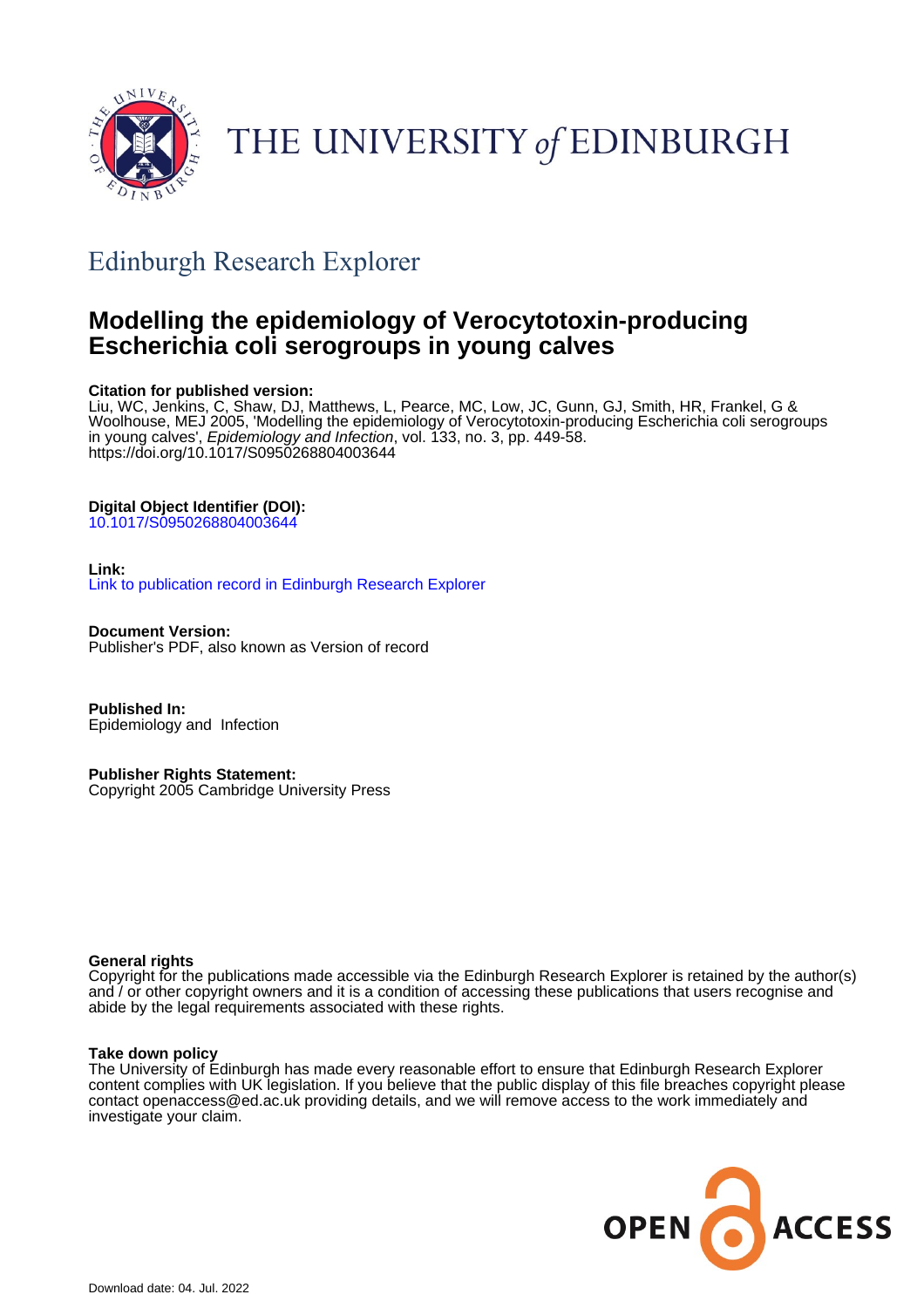## Modelling the epidemiology of Verocytotoxin-producing Escherichia coli serogroups in young calves

#### W.-C. LIU<sup>1\*</sup>, C. JENKINS<sup>2</sup>, D. J. SHAW<sup>1</sup>, L. MATTHEWS<sup>1</sup>, M. C. PEARCE<sup>3</sup>, J. C. LOW<sup>4</sup> , G. J. GUNN<sup>3</sup> , H. R. SM ITH<sup>5</sup> , G. FRANKEL<sup>6</sup> AND M. E. J. WOOLHOUSE<sup>1</sup>

<sup>1</sup> Centre for Tropical Veterinary Medicine, University of Edinburgh, Easter Bush, Roslin, Midlothian, Scotland, UK

<sup>2</sup> Microbiology, Royal Free Hospital, London, UK

<sup>3</sup> Epidemiology Unit, Scottish Agricultural College Veterinary Science Division, Drummondhill, Inverness,

<sup>4</sup> Scottish Agriculture College, Penicuik, Midlothian, Scotland, UK

<sup>5</sup> Laboratory of Enteric Pathogens, Specialist and Reference Microbiology Division, Health Protection Agency, London, UK

<sup>6</sup> Centre for Molecular Microbiology and Infection, Department of Biological Sciences, Imperial College London, London, UK

(Accepted 10 December 2004)

#### **SUMMARY**

We investigate the epidemiology of 12 Verocytotoxin-producing Escherichia coli (VTEC) serogroups observed in a calf cohort on a Scottish beef farm. Fitting mathematical models to the observed time-course of infections reveals that there is significant calf-to-calf transmission of VTEC. Our models suggest that 40% of all detected infections are from calf-to-calf transmission and 60% from other sources. Variation in the rates at which infected animals recover from infection by different VTEC serogroups appears to be important. Two thirds of the observed VTEC serogroups are lost from infected calves within 1 day of infection, while the rest persist for more than 3 days. Our study has demonstrated that VTEC are transmissible between calves and are typically lost from infected animals in less than 1 week. We suggest that future field studies may wish to adopt a tighter sampling frame in order to detect all circulating VTEC serogroups in similar animal populations.

#### INTRODUCTION

Verocytotoxin-producing Escherichia coli (VTEC) are known to cause diarrhoea in young animals and humans [1, 2]. Human diarrhoeal disease can vary in severity from mild diarrhoea to haemorrhagic colitis (HC) and haemolytic uraemic syndrome (HUS) [3, 4]. VTEC infections in humans often occur via contact

with infected animals, or by consuming contaminated food and water [2, 5, 6], whereas the sources of infection in animal populations are less clear. The most common VTEC found in human patients in the United Kingdom is the serogroup O157 [2], while other serogroups such as O26, O103 and O111 have also been isolated [7]. Many VTEC serogroups, including those mentioned above, have also being detected in cattle, and it has been suggested that cattle are a potential reservoir of infection for humans [8, 9]. Thus, it is important and necessary to establish the sources of VTEC infections in animal populations

Scotland, UK

<sup>\*</sup> Author for correspondence: W.-C. Liu, Centre for Tropical Veterinary Medicine, University of Edinburgh, Easter Bush, Roslin, Midlothian, Scotland, EH25 9RG, UK. (Email: W.Liu@ed.ac.uk)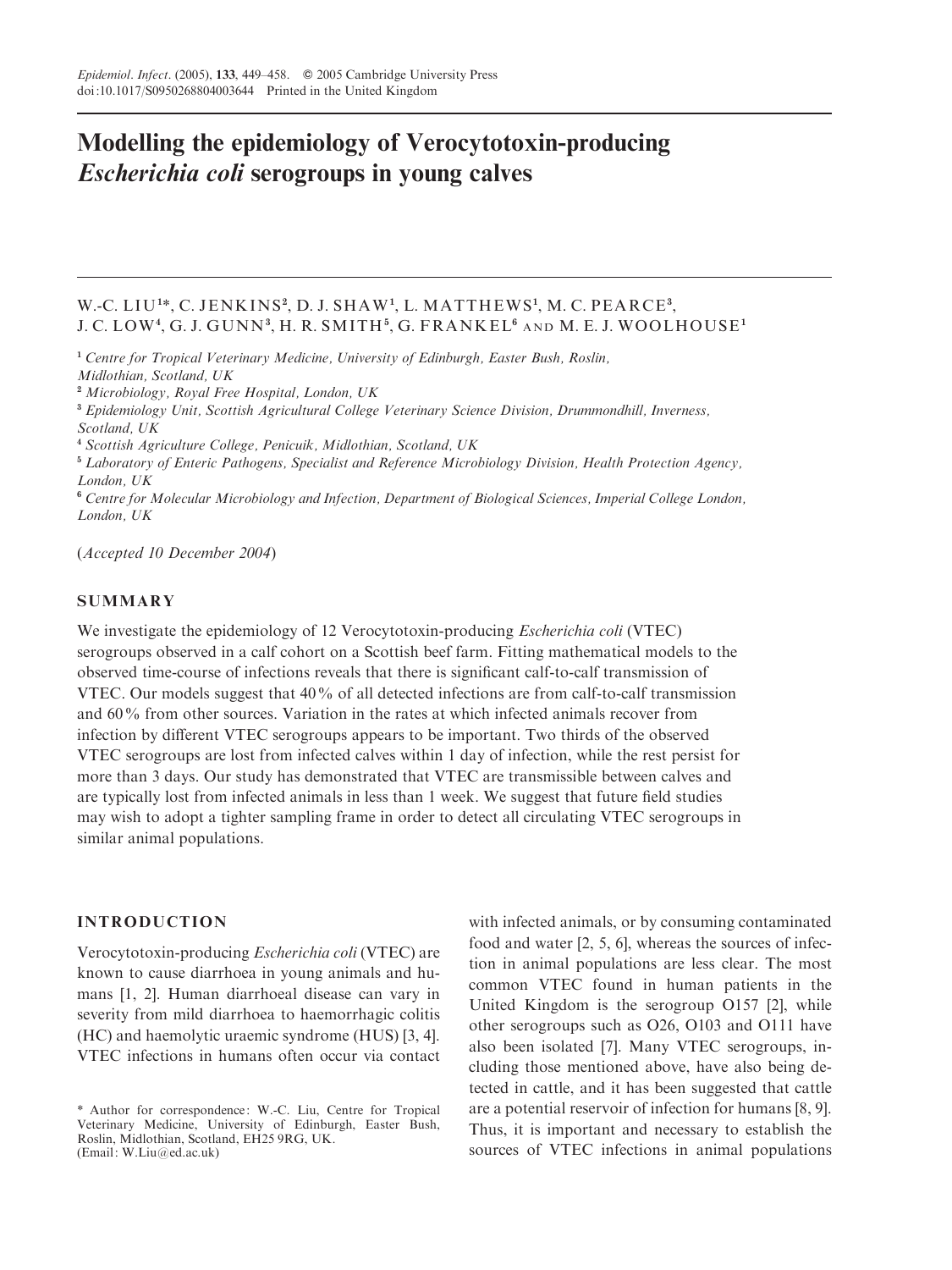

Fig. 1. VTEC serogroups isolated from 49 calves plotted by sampling weeks during the course of study. Each box represents a sample taken from a particular calf (identified by the labels on the vertical axis) on a particular week (identified by the week number on the horizontal axis). Empty boxes represent samples with no VTEC serogroups detected. Coloured boxes represent samples with VTEC serogroups detected.

and the epidemiological characteristics of VTEC serogroups.

Recently, a field study was carried out on a Scottish beef farm to monitor the presence of VTEC in calves from birth over a period of 5 months [10]. The methodology and the results of this study are summarized in [10]. In brief, faecal samples were taken from 49 calves once a week from the time of birth, and isolation of VTEC was carried out by a PCR/DNA probe hybridization method [2, 10]. In that particular study, 12 VTEC serogroups were isolated from 86 calf samples (out of a total 570 collected). Faecal samples were also taken from dams at the beginning and the end of the study, and 40 samples (out of a total 86 collected) were VTEC-positive. However, no calves excreted the same VTEC serogroup as that isolated from the dams at birth. Among those detected as VTEC, serogroup O26 was most frequently observed throughout the calf population (Fig. 1).

In this paper, we construct stochastic models to describe the epidemiology of VTEC serogroups found in the calf cohort study described above. We assume infections can be acquired either by transmission between calves or contact with other contaminated sources. We aim to quantify the relative importance of these different sources of infection. Specifically, are all infections observed in the calf cohort a result of random acquisition of VTEC from the environment, or is there calf-to-calf transmission of infection ? During our study period, different serogroups were present at very different prevalences, with O26 being the serogroup most frequently isolated. We are interested in whether these observed differences are due to different epidemiologies of the VTEC serogroups, or can be explained as a consequence of chance events in the infection and recovery processes. Within the model framework, we ask whether the dynamics of different VTEC serogroups observed in this calf cohort are governed by the same epidemiological processes and same parameter values.

This paper is organized as follows: first, we describe the data used in our models and the methods used for parameter estimation. The basic building blocks of our stochastic models are then introduced. Models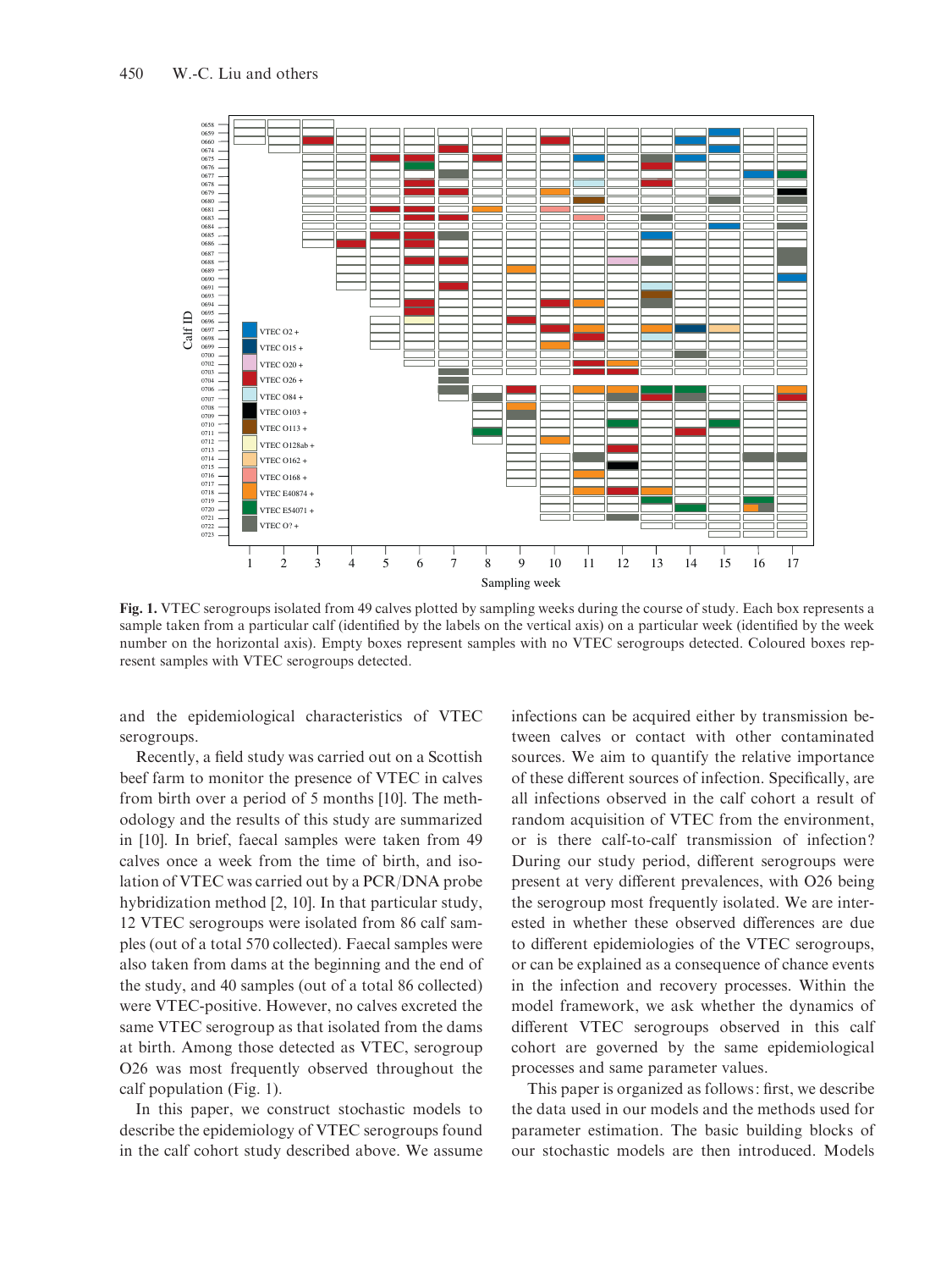are then constructed sequentially, starting with the simplest model with the least number of parameters. We then present the results of our models and discuss their implications. This paper ends with a short summary of our findings and future directions.

#### METHODS

#### Data description

The VTEC serogroups isolated from individual calves by sampling week are summarized in Figure 1. Twelve VTEC serogroups were observed: 85 samples with single identified serogroups, 23 samples with unknown identity and one sample with multiple serogroups (i.e. 0720 on week 16 in Fig. 1). For each serogroup, we define three quantities to characterize the data. The first is the number of positive infections, which is the number of samples that tested positive for a given serogroup. For instance, this quantity for VTEC serogroup O2 is nine positive samples. The second is the number of animals ever infected with a serogroup: for VTEC serogroup O2 this is eight animals. The third is infection weeks, which is defined as the number of weeks for which at least one sample tested positive for a given serogroup: for VTEC serogroup O2, this is 6 weeks. Figure 2 summarizes the means, variances and distributions of these three quantities for the 12 serogroups. Two thirds of observed VTEC serogroups have low numbers of positive infections, animals ever infected, and infection weeks. Serogroup O26 is the most frequently observed serogroup with the highest numbers of positive infections, animals ever infected and infection weeks.

#### Maximum-likelihood (ML) method of parameter estimation

We use ML methods to estimate parameter values and their confidence intervals [11, 12]. Following these methods, the best parameter set is the one for which a given model is most likely to produce the observed data. Here, the observed data are the numbers of positive infections, the numbers of animals ever infected and the infection weeks for each of the 12 observed serogroups. To calculate the probability of observing the data for a given model and parameter set, we simulate the model N times (here  $N=1000000$ ) to construct a probability space. We then count the number of simulations for which we reproduce the observed data. Once we have the probability of observing the data, the negative log likelihood value



Fig. 2. Distributions of  $(a)$  the number of positive infections,  $(b)$  the number of animals ever infected and  $(c)$  the infection weeks for VTEC serogroups observed in the data.

for a model with a particular parameter set can be easily calculated [11]: a negative log likelihood value is simply the product of  $-1$  and the logarithm of the probability of observing the data.

Trial simulations are conducted to ascertain biologically relevant areas of parameter space. We then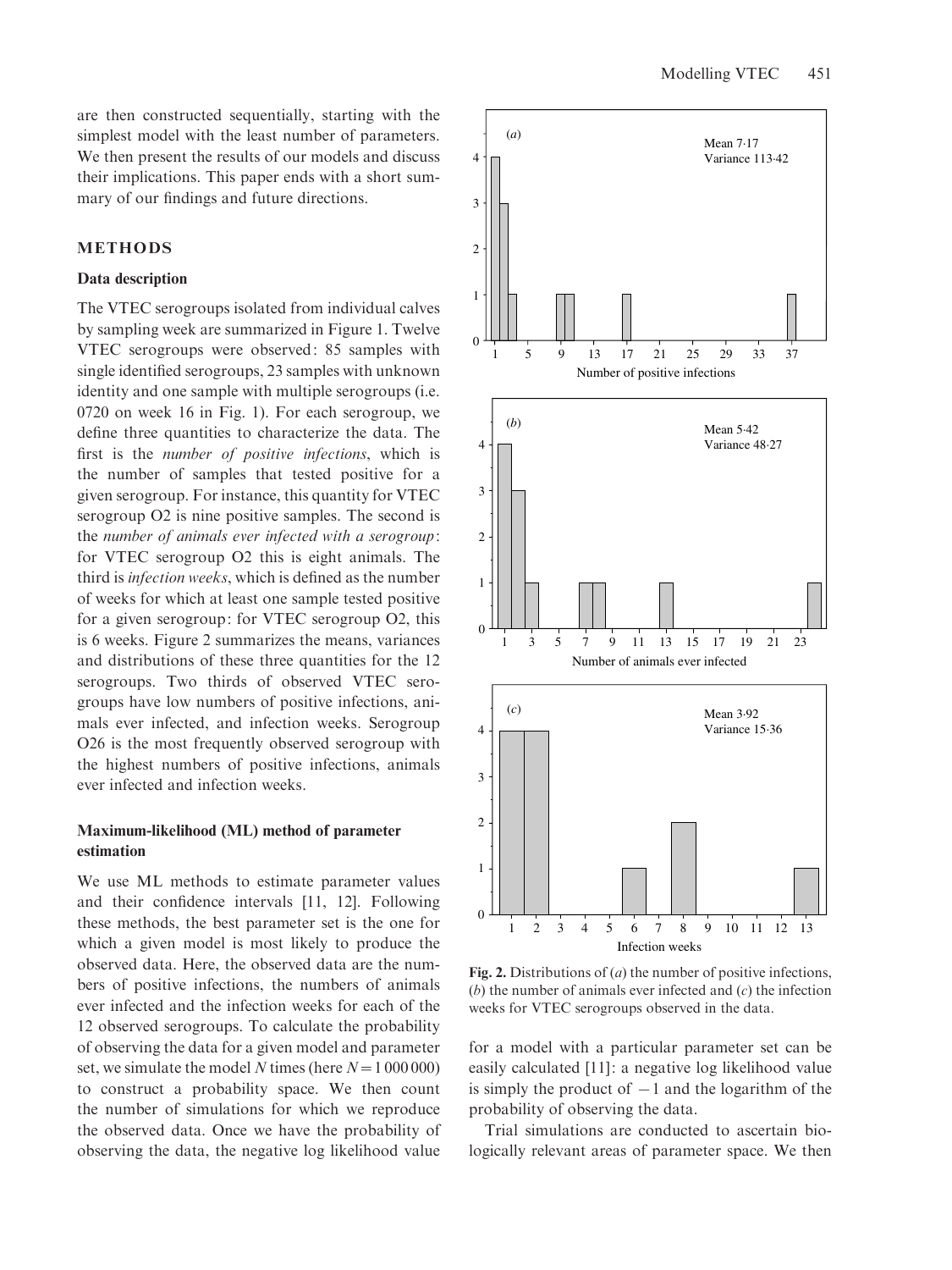systematically search through the appropriate parameter space and calculate the probability of observing the data and the associated negative log likelihood value for each parameter set. For each parameter, the search range is chosen such that it incorporates the lower and upper 95% confidence intervals of the best parameter value. The best parameter set is defined as the one with the highest probability of observing the data (i.e. the smallest negative log likelihood value) [11].

#### The basics

For each VTEC serogroup, we construct a stochastic Susceptible–Infected–Susceptible (SIS) process confined by the cohort structure of the calf population. During this farm study, individual calves were born into the cohort at different times. Therefore, we introduce calves into our models according to their actual dates of birth. Two calves died before the completion of the study (i.e. 0658 and 0704 in Fig. 1), and were, therefore, removed from the model on their dates of death. During this study we also kept a record of the exact dates when samples were taken from calves. Therefore, during the simulation of our models, we take samples from individual calves according to the actual sampling dates.

A simple stochastic SIS process is assumed to describe the infections of calves by each VTEC serogroup. Susceptible calves (S) can acquire infection via two different routes. First is by direct or indirect contact with infected calves (I) at a rate  $\beta SI$ , where  $\beta$  is the internal transmission coefficient of a VTEC serogroup. Indirect contact here includes cases where a susceptible calf becomes infected after an encounter with an infectious source that was originally contaminated by another infected calf. Second, calves can become infected by contact with other infectious sources on a farm at a rate  $\theta$ S, where  $\theta$  is the external transmission coefficient. The external route of transmission includes all other infectious sources not considered by the internal route. This includes infectious dams and all contaminated objects as long as infection and contamination were not caused by infectious calves; otherwise they are considered as indirect transmission from infectious calves. We assume an initial condition with no infected calves and, therefore, the very first infection in the cohort must be from external sources. Infected calves (I) recover at a rate  $\gamma I$ , where  $\gamma$  is the recovery parameter. The infection dynamics for a given VTEC serogroup are illustrated in Figure 3,



Fig. 3. A simple SIS process: a susceptible calf (S) acquires infection either by the internal transmission route  $(\beta)$  or the external transmission route  $(\theta)$ . An infected calf (I) can regain susceptible status again after recovery  $(y)$ .

and can be expressed as a set of differential equations that describe the rates of changes in the numbers of susceptible and infected calves:

$$
\frac{dS}{dt} = -\beta SI - \theta S + \gamma I,\tag{1}
$$

$$
\frac{dI}{dt} = \beta SI + \theta S - \gamma I.
$$
 (2)

To simulate stochastically our simple SIS process based on equations (1) and (2) for a finite population, we construct a sequence of events by adopting the methodology in [13]. Imagine we are at the end of the ith event, the methodology involves the determination of waiting time s, until the occurrence of the  $i+1$ th event and what happens in the  $i+1$ th event. Here, one of the following can happen in the  $i+1$ th event: the infection of one susceptible calf via the internal route with a probability of  $\beta S_i I_i/(\beta S_i I_i+\theta S_i+\gamma I_i)$ ; the infection of one susceptible calf via the external route with a probability of  $\theta I_i/(\beta S_i I_i+\theta S_i+\gamma I_i)$ ; or the recovery of an infected calf with a probability of  $\gamma I_i/(\beta S_i I_i + \theta S_i + \gamma I_i)$ . In those expressions,  $S_i$  and  $I_i$ are the numbers of susceptible and infected calves at the end of ith event. If an infection occurs, then the number of susceptible calves decreases by 1, and the number of infected calves increases by 1; if a recovery event occurs, then the number of infected calves decreases by 1, and the number of susceptible calves increases by 1. We assume the waiting time s, from the *i*th event to the  $i+1$ th event is an exponentially distributed random variable [13]. To incorporate the calf cohort structure into the SIS process, we simply adjust the numbers of calves throughout according to the observed occurrence of births and deaths.

In addition to the cohort structure and SIS process described above, we sample from the process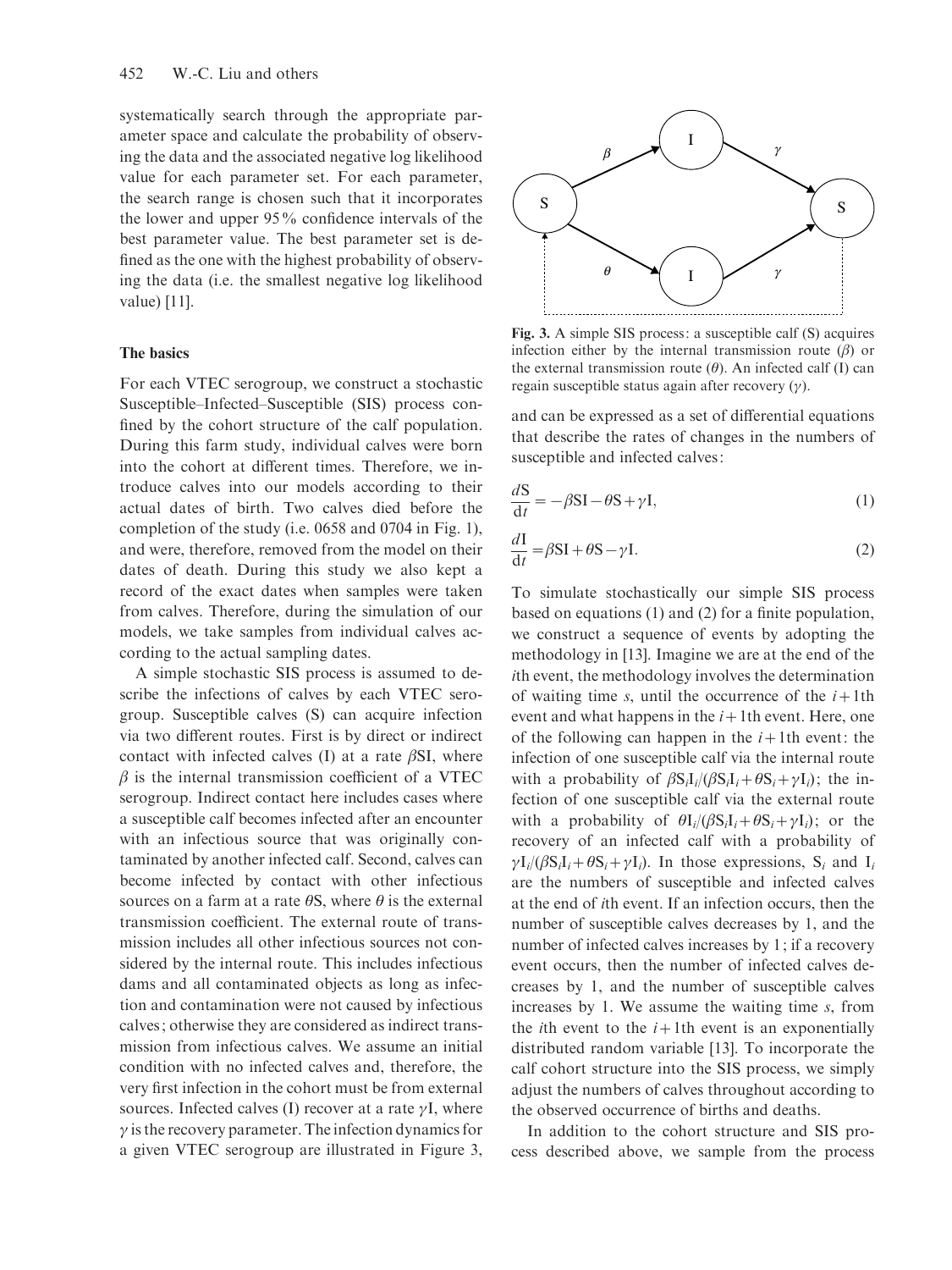according to the actual sampling dates used during the farm study. In our models, faecal samples are taken from calves once a week during a period of 17 weeks; infections, therefore, will not be detected if they occur between two sampling dates. As such, it is possible that some serogroups may not be detected within the sampling frame even though infections do occur in the calf cohort. We estimate how many serogroups may have been missed by this particular sampling frame.

#### Homogeneous model

The homogeneous model (Hom) assumes all VTEC serogroups have the same epidemiological parameters. The model also assumes no interactions between different serogroups, and allows for multiple VTEC infections in a sample. Since 12 VTEC serogroups were observed in the data, we require 12 independent SIS processes in the model. We estimate the best parameter set and determine its confidence intervals using the ML method described above [11, 12]. For  $\beta$ , the internal transmission coefficient, we search in a range from 0 to  $0.02$ /day per calf with an increment of 0.001/day per calf. For  $\theta$ , the external transmission coefficient, we search in a range from 0. 00025 to 0. 005/day with an increment of 0. 00025/day. The range searched for  $\gamma$ , the recovery parameter, is from 0. 05 to 1/day with an increment of 0. 05/day.

#### Heterogeneous model

All assumptions are the same as the homogenous model except that heterogeneity is introduced in one of the three epidemiological parameters. There are three heterogeneous models: we refer to models with heterogeneity in the internal transmission coefficient  $(\beta)$ , external transmission coefficient  $(\theta)$  and recovery parameter ( $\gamma$ ) as models Het( $\beta$ ), Het( $\theta$ ) and Het( $\gamma$ ) respectively. For simplicity, we choose a binary division for each epidemiological parameter: for model  $Het(\beta)$  there are two parameters for internal transmission coefficient,  $\beta_1$  and  $\beta_2$ ; for model Het( $\theta$ ) there are two external transmission coefficients,  $\theta_1$  and  $\theta_2$ ; and similarly for model  $Het(y)$  there are two recovery parameters,  $\gamma_1$  and  $\gamma_2$ . For each heterogeneous model, we define another new parameter  $m$ , which is the number of VTEC serogroups that have epidemiological parameters with subscript 1. Like the homogeneous model, we use the ML method [11, 12] to estimate the best parameter sets and determine their confidence intervals. For  $\beta$ , the internal transmission coefficient, we search in a range from  $0$  to  $0.02$ /day per calf with an increment of  $0.002$ /day per calf. For  $\theta$ , the external transmission coefficient, we search in a range from 0.0005 to 0.00165/day with an increment of 0.0005/ day. The range searched for  $\gamma$ , the recovery parameter, is from 0. 1 to 12/day with the following increments: for  $\gamma = 0.1$  to 3/day, the increment is 0.1/day; for  $\gamma = 4$ to 12/day, the increment is 1/day. A smaller increment for lower values of  $\gamma$  is needed because the best value lies within the lower range (see the Results section) and we wish to determine a more accurate estimate. We also search the best parameter sets with different values of m, starting from  $m=0$  to  $m=12$ .

#### RESULTS

#### Homogeneous model

For the homogeneous model, the best parameter value for the internal transmission coefficient  $(\beta)$  is 0.004/ day per calf  $(95\% \text{ CI } 0.002-0.009)$ . This suggests that on average, a calf encounters a given infected calf and becomes infected once every 250 days  $(1/0.004)$ . For the external transmission coefficient  $(\theta)$  the best fit value is 0.001/day (95% CI 0.0005-0.00325). This implies that a given calf on average acquires a VTEC serogroup once every  $1000$  days  $(1/0.001)$ . For the recovery parameter  $(y)$  the best fit value is 0.2/day  $(95\% \text{ CI } 0.15-0.5)$  and this suggests that the average duration of infectiousness is  $\sim$  5 days (1/0.2).

To check how well the homogeneous model describes the data, we can simulate the model 10 000 times with the best parameter values. For each realization, the means and variances of the number of positive infections, number of animals ever infected and infection weeks are calculated. We then plot distributions of those model means and variances and ask where the means and variances of the observed data are placed within the model distributions. All observed data means and variances are all placed within the 95% confidence region in the model distributions except the variance for infection weeks (Fig. 4a); the homogeneous model thus fails to explain the variation in infection weeks.

#### Heterogeneous models

According to the likelihood ratio test [11], for the heterogeneous models (with five parameters) to represent a significant improvement over the homogeneous model (with three parameters) at the 0. 05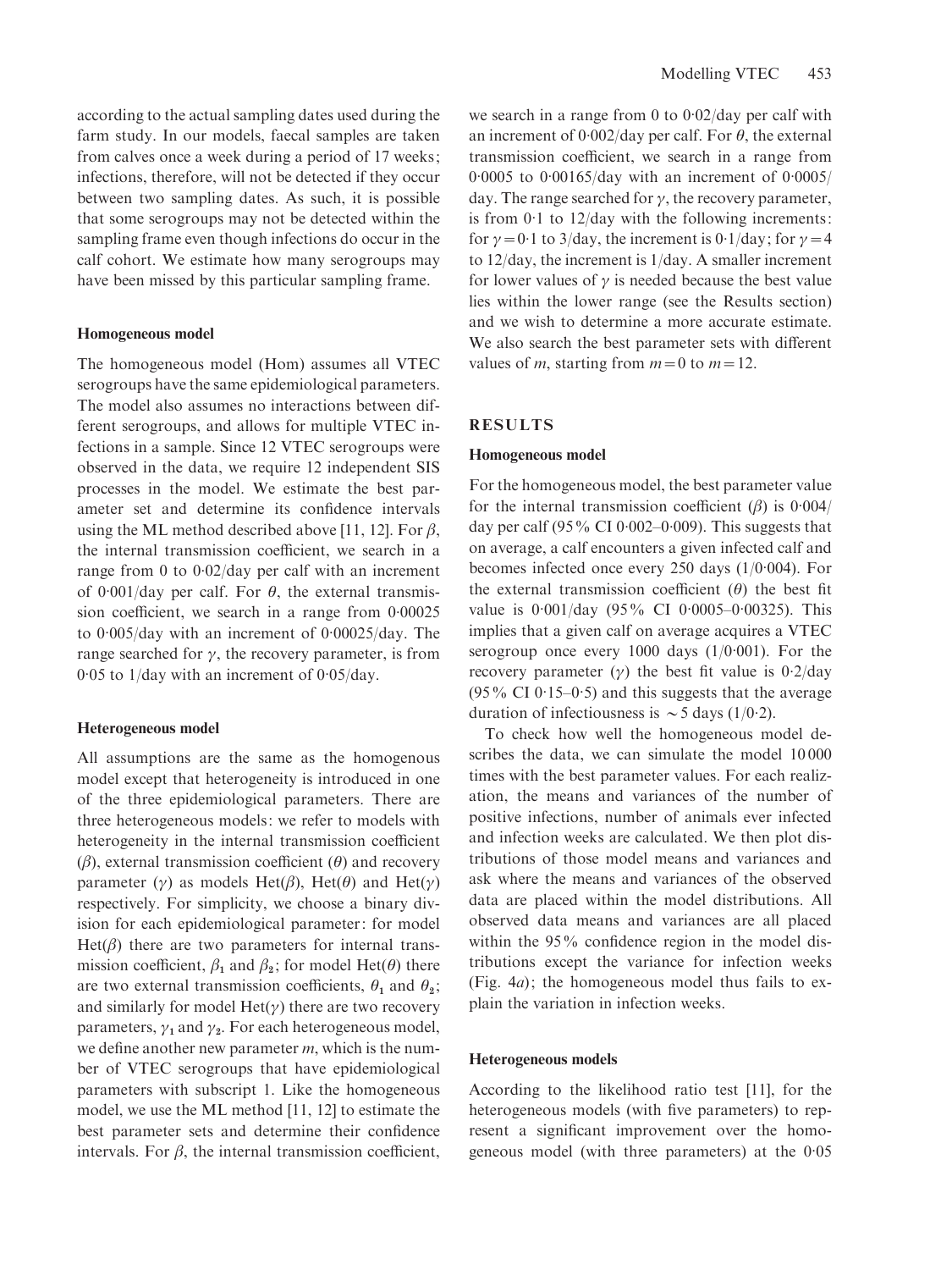

Fig. 4. (a) Distribution of model variance for infection weeks for the homogeneous model. The bold line indicates where the data variance is placed within the model distribution. The dashed lines are the  $95\%$  confidence limits. (b) Distribution of model variance for infection weeks for model Het( $\gamma$ ). The bold line indicates where the data variance is placed within the model distribution. The dashed lines are the 95% confidence limits.

level, a reduction of 3 or more in the negative log likelihood value is required. The negative log likelihood values given in Table 1 show that only the model with heterogeneity in the recovery rate [i.e.  $Het(y)$ ] is significantly better than the homogeneous model, although other heterogeneous models are also improvements on the homogeneous model.

For model Het( $\gamma$ ), the best parameter value for the internal transmission coefficient  $(\beta)$  is 0.004/day per calf  $(95\% \text{ CI } 0.002-0.012)$ , and the best fit value for the external transmission coefficient parameter  $(\theta)$ is 0. 005/day (95% CI 0. 002–0. 0125). For the two recovery parameters  $\gamma_1$  and  $\gamma_2$ , the best fit values are 0.3/day (95% CI 0.2-0.7) and 1.9/day (95% CI

Table 1. Negative log likelihood values for all models

| Model         | Negative log<br>likelihood values | Difference to the<br>homogeneous model |
|---------------|-----------------------------------|----------------------------------------|
| Hom           | 24.49                             |                                        |
| $Het(\beta)$  | 23.64                             | 0.85                                   |
| $Het(\theta)$ | 21.76                             | 2.73                                   |
| $Het(\gamma)$ | 19.87                             | 4.62                                   |

1. 10–8. 0) respectively. Note that the best estimates for the internal transmission coefficient  $(\beta)$  for both the homogeneous model and model  $Het(y)$  are the same. For the external transmission coefficient  $(\theta)$  and the recovery parameters ( $\gamma_1$  or  $\gamma_2$ ), the estimates for model Het( $\gamma$ ) are much higher than the homogeneous model. In other words, increases in the external transmission coefficient  $(\theta)$  are compensated by faster recovery rates ( $\gamma_1$  or  $\gamma_2$ ). Model Het( $\gamma$ ) suggests that four serogroups have a lower recovery rate  $\gamma_1$  and eight serogroups have a much higher recovery rate  $\gamma_2$ . Furthermore, model Het( $\gamma$ ) is the model that best explains the observed variance in infection weeks (Fig. 4b).

#### Estimating the number of VTEC serogroups present

In our model simulations, some infected calves will not be recorded as positive for VTEC serogroups simply because we sample only on specific days. Thus, for some model simulations fewer than 12 VTEC serogroups will be detected. We can simulate models with different numbers of VTEC serogroups (i.e. different numbers of SIS processes) and calculate the average number of serogroups observed given the sampling frame. Our results suggest that in order to observe an average of 12 serogroups, we have to include an average of 14 serogroups in the model. Furthermore, if more than 17 serogroups are included in the model, then in fewer than  $5\%$  of model simulations will 12 VTEC serogroups be detected (Fig. 5). Thus, in order to observe 12 serogroups in the data, we estimate that 12–17 serogroups are circulating in the calf cohort.

#### Sources of infection

With 14 serogroups (as this gives an average of 12 observed serogroups), we simulate 10 000 times the homogeneous model and the model with heterogeneity in recovery rate [i.e. model  $Het(y)]$  using the ML parameter estimates. For each realization, we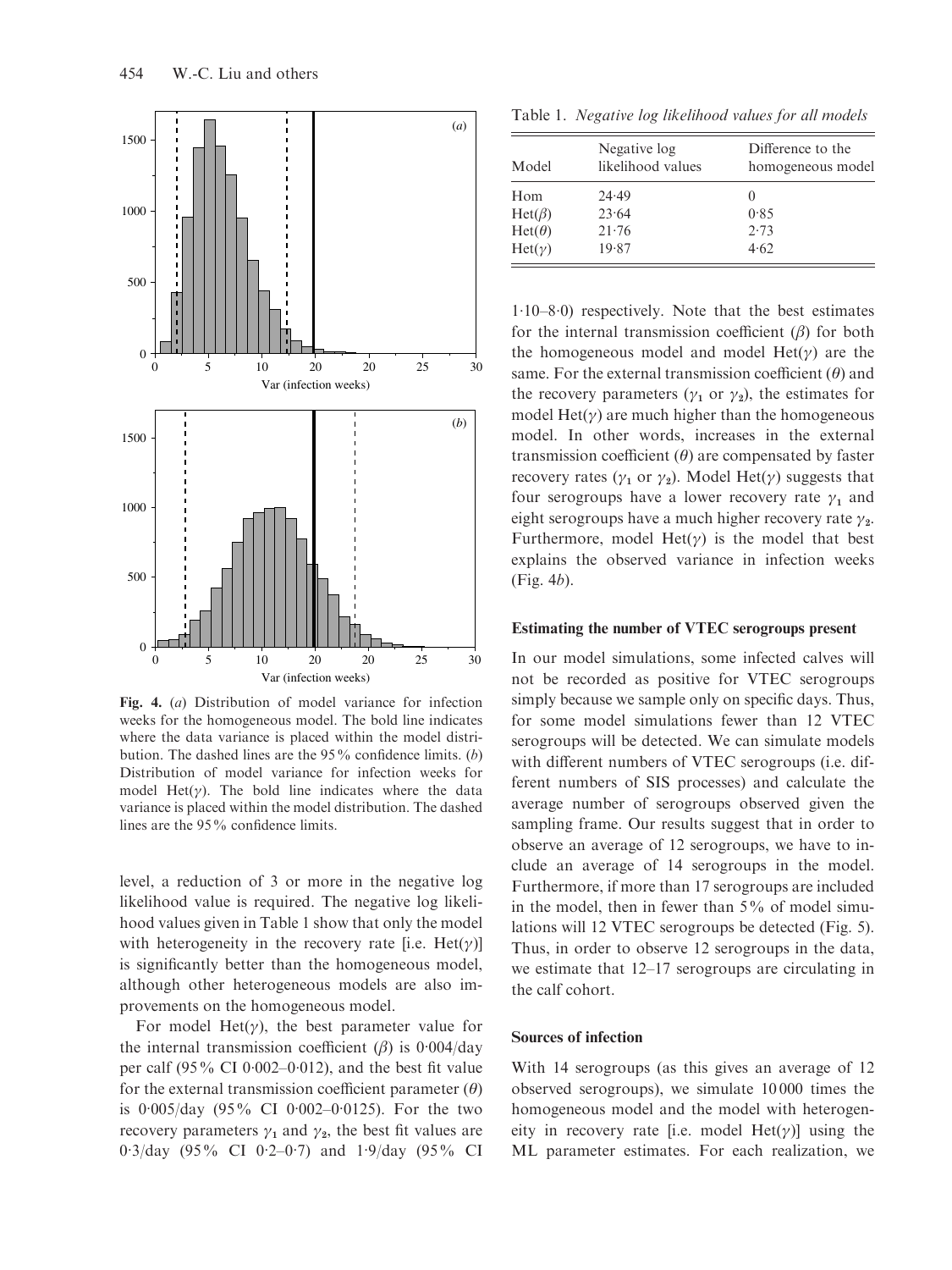|                                 | Data          | Model                 |  |
|---------------------------------|---------------|-----------------------|--|
|                                 |               |                       |  |
| Out of 86 positive samples      |               |                       |  |
| Single infection                | 68 (80 $\%$ ) | $65.6(76.3\%, 63-93)$ |  |
| Double consecutive infection    | 18 $(20.9\%)$ | $16.3(18.9\%, 5-31)$  |  |
| Triple consecutive infection    | $0(0\%)$      | $3.41(3.96\%, 0-12)$  |  |
| Quadruple consecutive infection | $0(0\%)$      | $0.006$ (0.007%, 0-6) |  |

Table 2. Numbers of samples out of a total of 86 involving single, double, triple and quadruple consecutive infections

The values within parentheses are the percentages of samples and their 95% confidence intervals.



Fig. 5. Probability profile of observing 12 VTEC serogroups when different numbers of VTEC serogroups are incorporated into models. The bold line represents the cut-off at the  $0.05$  level.

determine the source of infection for each infected sample. For the homogeneous model, our result suggests 70% (95% CI 48–83) of all infections arise through calf-to-calf transmission (both direct and indirect), whereas this figure decreases to  $40\%$  (95%) CI 19–55) for model Het( $\gamma$ ). Thus, according to the homogeneous model, only 30% of infections are from external sources. However, this figure increases to 60% for model Het( $\gamma$ ). This rise in the proportion of infections from external sources is expected since the value for the external transmission coefficient  $(\theta)$  for model Het( $\gamma$ ) is five times larger than that for the homogeneous model.

We can also track each infected sample and determine the frequency of single and consecutive infections. For consecutive infections, we then determine whether the infection following the initial infection is a consequence of persistence or re-infection (i.e. a calf recovering and then acquiring infection again the following week). The number of observed single and consecutive infections in the data (there were 86 positive samples, among which 68 were single infections and 18 were involved in double consecutive infections) is predicted well by model Het( $\gamma$ ) (Table 2;  $\chi^2 = 3.69$ ,  $D.F. = 3$ ,  $P = 0.298$ ). Whilst the 95% confidence intervals do include zero samples with triple consecutive infections (Table 2), this is only true for  $31\%$  of the model simulations. No quadruple consecutive infections were observed in the data (Table 2) nor in 85% of the model simulations. Only 15% of the model simulations showed the occurrence of quadruple consecutive infections. Furthermore, the model predicts that among those double consecutive infections observed in the data, 88% of them are the result of persistence of VTEC serogroups within the calves, whereas only 12% are the result of re-infections.

#### Estimating the number of samples with multiple infections

We have assumed independent SIS processes for all VTEC serogroups in all models; therefore, more than one serogroup may be present in any one calf faecal sample. To estimate the expected number of samples with multiple infections, we can run simulations with 14 serogroups (because this gives an average of 12 observed serogroups) 10 000 times, and for each realization we determined the number of serogroups per sample. Of 570 samples collected, the data shows 484 samples with no infections, 85 samples with a single serogroup and only one sample with two serogroups (Table 3). Model Het( $\gamma$ ) predicts the observed data reasonably well (Table 3;  $\chi^2 = 5.22$ , D.F. = 3, P = 0. 156). On average, the model predicts 484 samples with no infections, 79.2 samples with a single serogroup and 6. 56 samples with double infections. The 95% confidence intervals do include only one sample with double infections (Table 3); however, only  $12\%$ of the model simulations have one sample with double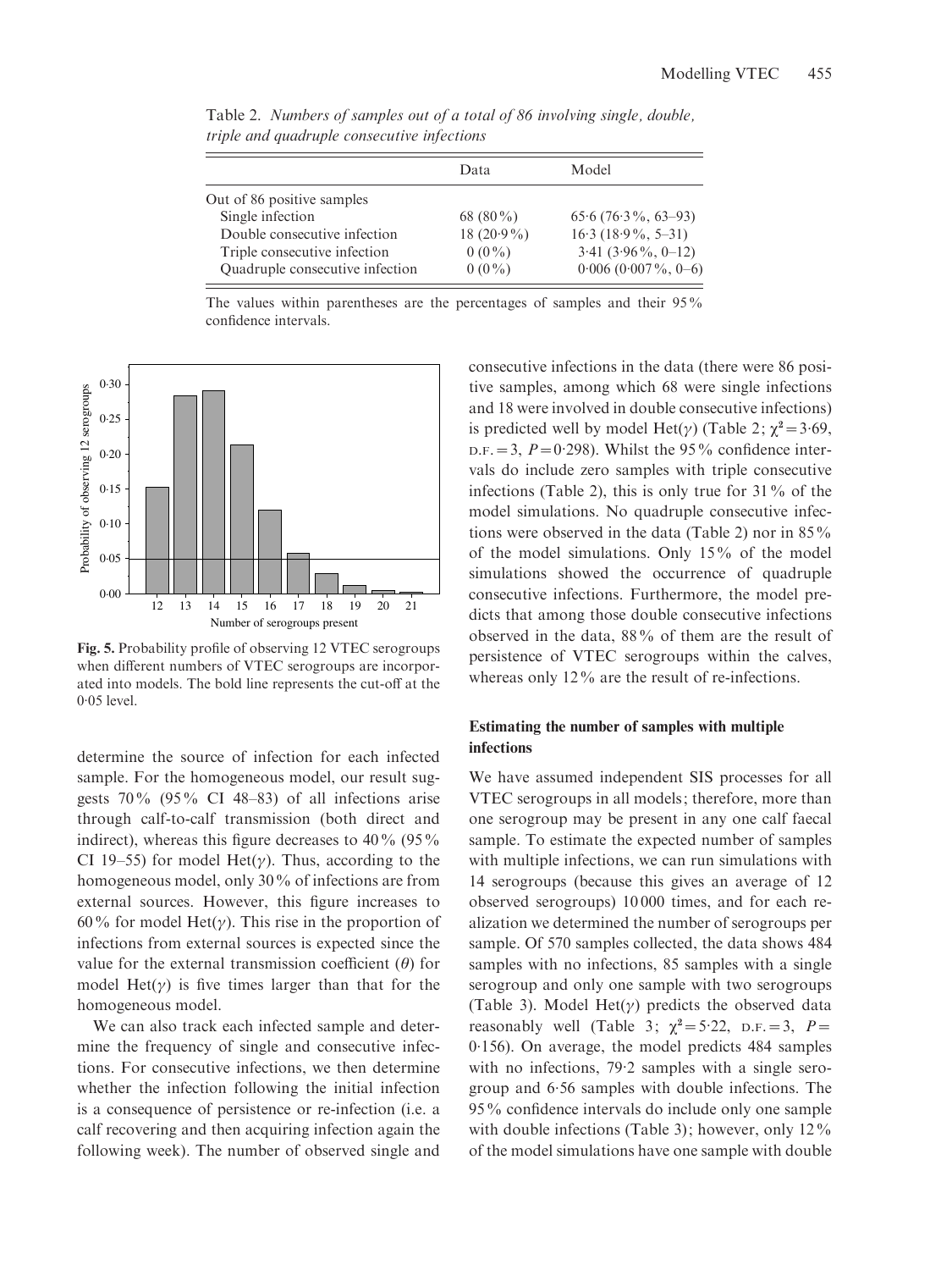| Out of 570 samples      |                |                        |  |  |
|-------------------------|----------------|------------------------|--|--|
| Number of<br>serogroups | Data           | Model                  |  |  |
| $\Omega$                | 484 $(84.9\%)$ | 484 (84.9 %, 75–94)    |  |  |
|                         | $85(14.9\%)$   | $79.2(13.9\%, 6-22)$   |  |  |
|                         | $1(0.175\%)$   | $6.56$ $(1.15\%, 0-3)$ |  |  |
|                         | $0(0\%)$       | $0.0969(0.02\%, 0-0)$  |  |  |

Table 3. Numbers of samples infected with 0, 1, 2 and 3 VTEC serogroups

The values within parentheses are the percentages of samples and their 95% confidence intervals.

infections. Samples with three or more serogroups were not observed in the data (Table 3) or in 75% of the model simulations. Only 25% of the model simulations have samples infected with three serogroups.

#### DISCUSSION

A previous analysis of this calf cohort [10] has shown that VTEC serogroups isolated from calves were different to those isolated from their dam at birth; it has, therefore, been suggested that calves might acquire their VTEC infections from environmental sources [10]. Here, we have assumed that calves can acquire infections either from other infected calves (directly or indirectly) or from other sources (this also includes an infected dam). Our estimates show the transmission coefficient to be significantly greater than zero. Therefore, the model results suggest there is calf-to-calf VTEC transmission within the calf cohort. Moreover, our results reveal that a substantial proportion of infections arises via this route [70% of all infections are from calf-to-calf transmission for the homogeneous model and 40% for model Het( $\gamma$ ).

Heterogeneity can be introduced into the homogeneous model in many different ways: one can have heterogeneity in one, two or all epidemiological parameters in various combinations; or one can go beyond the binary division and have 3, 4, 5 or more different values for each epidemiological parameter. To determine fully the differences between different VTEC serogroups in terms of epidemiological characteristics will require a complete exploration of all possible heterogeneous models (and ultimately estimation of parameter values for each serogroup). Therefore, the conclusion we draw from our simpler heterogeneous models is conservative. We have found that there is, at least, a difference between those observed

VTEC serogroups. For this particular dataset, model  $Het(\gamma)$  suggests that this difference is in the rate at which VTEC serogroups are lost from calves. In particular, we estimate four serogroups to have low recovery rates and eight to have much higher recovery rates. A higher recovery rate can reduce the total number of infections observed and as a result reduce the number of animals ever infected and infection weeks. This division of two classes of VTEC serogroups is observed in the data where eight serogroups have small numbers of total infections and animals ever infected, as well as very short infection weeks (Fig. 2). Recovery rate also has an impact on how often we see consecutive infections. The data shows that there are nine occurrences of double consecutive infections (i.e. 18 samples involved in double consecutive infections), and our model suggest that eight of these occurrences (88%) are the result of persistence of VTEC serogroups within calves rather than re-infection.

Our results also suggest that calves are typically infected for less than a week, with estimates for recovery periods ranging from 5 days for the homogeneous model, to as little as  $\lt 1$  day for the heterogeneous model. It is possible, therefore, that the weekly sampling adopted in practice failed to detect some additional circulating serogroups. Our results suggest that in order to observe an average of 12 serogroups, there may be on average 14 serogroups circulating in the calf cohort. A tighter sampling frame would be required to observe all the serogroups circulating in this particular calf cohort. Imperfect sensitivity of the PCR/DNA probe hybridization method might also result in missing serogroups [2]. To test this, we incorporated a sensitivity parameter into our homogeneous model. We define sensitivity as the probability of a sample being tested positive if it is infected with a serogroup. We found that the parameter values for the homogeneous model are robust across a wide range of sensitivities (from 0. 2 to 1), and that the homogenous model with sensitivity is not statistically a significantly better model. Therefore, we concluded that sensitivity is not an important factor in explaining the data.

Although the 95% confidence intervals for the number of samples infected with two serogroups do include one sample (Table 3), 88% of the model simulations show that there are more than one sample with double infections (on average, 6. 56 samples are expected, see Table 3). Thus, the model clearly overestimates the number of samples with double infections; or there should be more than one sample with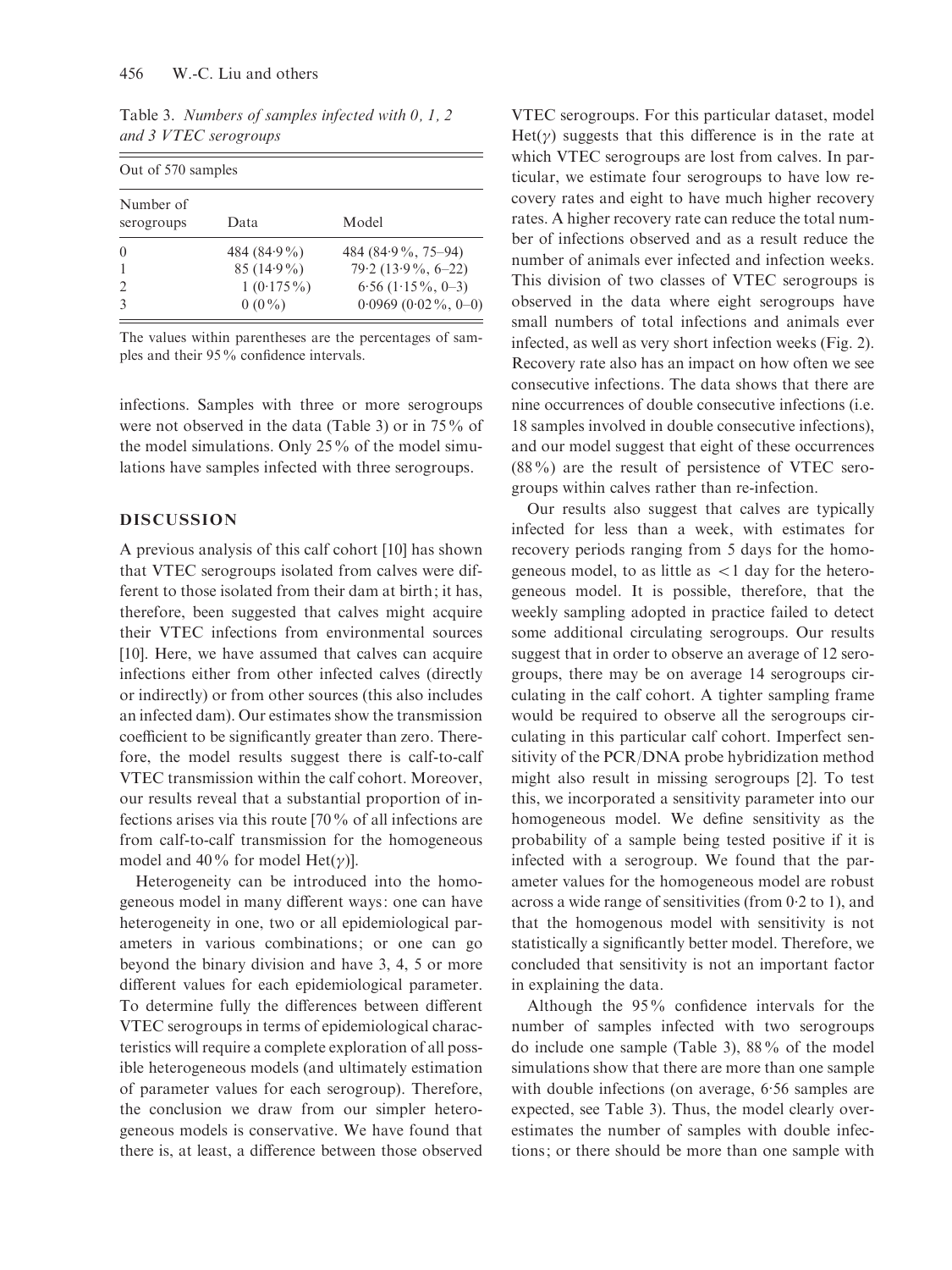double infections in the data. There are several potential explanations to account for this. First, the assumption of independent infections for all serogroups might be inappropriate in our models. Experiments in microbiology are thus required to investigate the possibility of interactions between different VTEC serogroups. Second, the detection/isolation method for VTEC serogroup may not be sufficiently sensitive to detect more than one serogroup per sample. For the method to detect a particular VTEC serogroup, the number of organisms in each faecal sample must be above a detection threshold [10, 14]. Furthermore, Pearce et al. [15] used immunomagnetic separation (IMS) to detect VTEC in the same calf cohort and detected serogroup O145, which was not isolated by the PCR/DNA probe hybridization method used by Shaw et al. [10]. Therefore, it is possible that the number of serogroups observed per sample (or even across the whole calf cohort) might be limited by the detection method used. Finally, it might simply be due to VTEC serogroups in the material taken from each faecal sample for detection not being fully representative of those in individual calves: this is a potential worry in our study since only a small amount (i.e. 1 g) was taken from each faecal sample for VTEC detection.

#### **CONCLUSION**

In this paper, we have modelled the epidemiology of 12 VTEC serogroups observed in a calf cohort on a Scottish beef farm. Our models suggest there is calfto-calf transmission of VTEC serogroups within the calf cohort (the transmission coefficient of VTEC within the calf population is significantly greater than zero), but a substantial proportion of transmission is from other sources (60% of all infections). Our findings suggest that some VTEC serogroups have a very short duration of infection of  $\langle 1 \rangle$  day, while there is evidence that some VTEC serogroups have a longer duration of infection (3–5 days). We also demonstrated there is no good evidence that internal and external transmission rates vary among different VTEC serogroups. Our model predicts that of all consecutive infections that were observed in the data, the majority (88%) are from the persistence of VTEC serogroups within infected calves. Our findings also suggest that some VTEC serogroups are transient in this calf cohort with calves recovering within a day of infection, and therefore a tighter sampling frame may be required to detect all circulating serogroups in future

studies. The use of complementary detection methods in future studies could also help to ensure that the number of serogroups observed is not limited by the use of a particular isolation method. We are aware that the data used were from a particular farm, which may not be a truly representative of all the farms in the United Kingdom. We plan to apply this methodology to other datasets and test the robustness of our conclusions.

#### ACKNOWLEDGEMENTS

This study was funded by the Wellcome Trust International Partnership Research Award in Veterinary Epidemiology (IPRAVE) project. We thank the Scottish Agricultural College, Inverness, and in particular Alastair Smith and Hazel Knight, for the processing of calf faecal samples during the study. L.M. is grateful to the Wellcome Trust for a Mathematical Biology Research Training Fellowship.

#### **REFERENCES**

- 1. Sherwood D, Snodgrass DR, O'Brien AD. Shiga-like toxin production from Escherichia coli associated with calf diarrhoea. Vet Rec 1985; 116: 217–218.
- 2. Willshaw GA, Cheasty T, Smith HR, O'Brien SJ, Adak GK. Verocytotoxin-producing Escherichia coli (VTEC) O157 and other VTEC from human infections in England and Wales: 1995 to 1998. J Med Microbiol 2001; 50: 135–142.
- 3. Ackman D, Marks S, Mack P, Caldwell M, Root T, Birkhead G. Swimming-associated haemorrhagic colitis due to Escherichia coli O157:H7 infection: Evidence of prolonged contamination of a fresh water lake. Epidemiol Infect 1997; 119: 1–8.
- 4. Karmali MA, Petric M, Lim C, Fleming PC, Arbus GS, Lior H. The association between idiopathic hemolytic uremic syndrome and infection by verotoxin-producing Escherichia coli. J Infect Dis 1985; 151: 775–782.
- 5. Milne LM, Plom A, Strudley I, et al. Escherichia coli O157 incident associated with a farm open to members of the public. Commun Dis Public Health 1999; 2: 22–26.
- 6. Trevena WB, Hooper RS, Wray C, Willshaw GA, Cheasty T, Dominque G. Vero cytotoxin-producing Escherichia coli O157 associated with companion animals. Vet Rec 1996; 138: 400.
- 7. Willshaw GA, Scotland SM, Smith HR, Rowe B. Properties of verocytotoxin-producing Escherichia coli of human origin of O-serogroups other than O157. J Infect Dis 1992; 166: 797–802.
- 8. Beutin L, Geier D, Steinruck H, Zimmermann S, Scheutz F. Prevalence and some properties of verotoxin (shigalike toxin)-producing Escherichia coli in 7 different